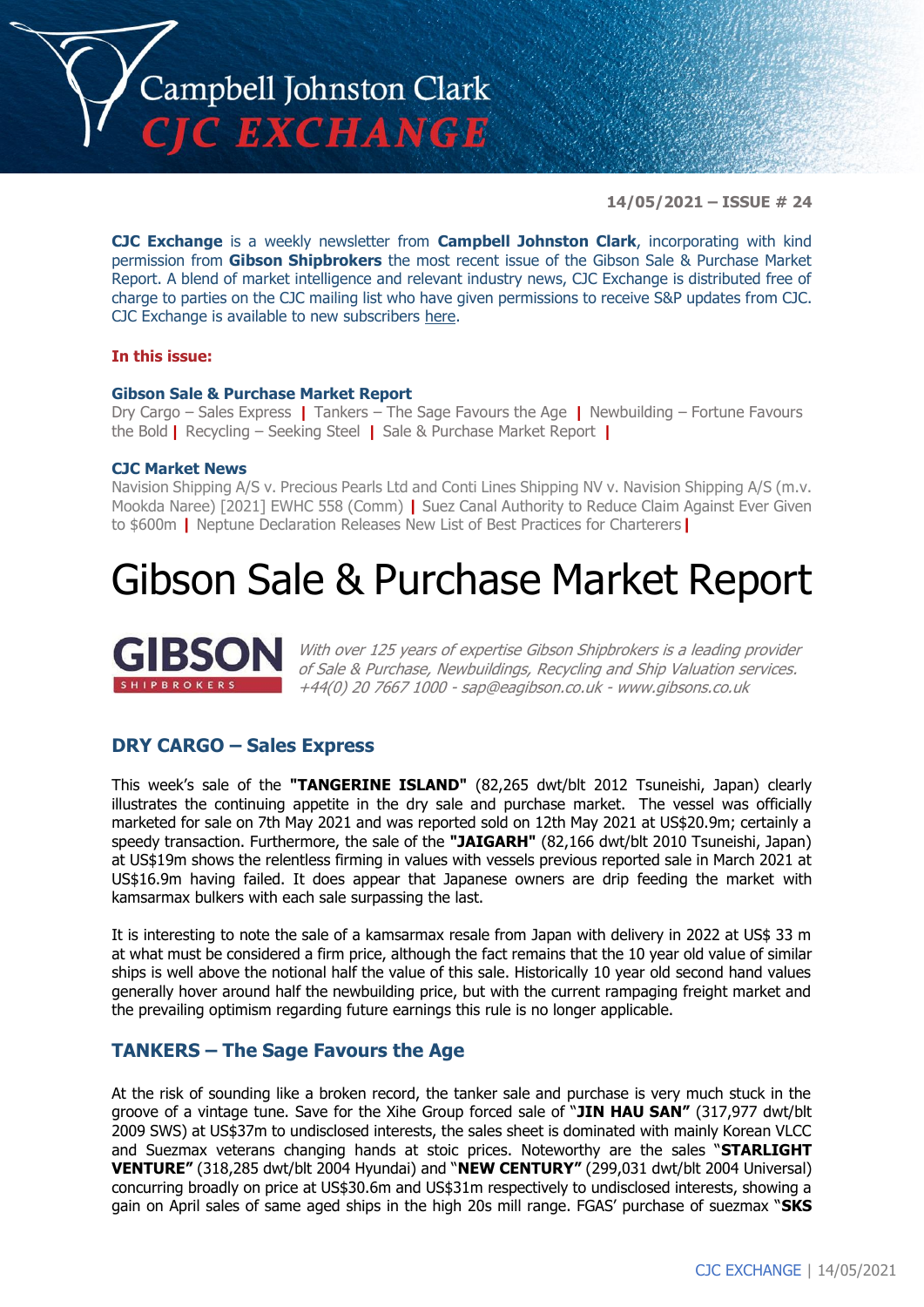

**SPEY"** (158,843 dwt/blt 2007 Hyundai) at US\$24m is further indicative of appreciating values, given it paid US\$500k less at US\$23.5m for the two year younger "**MARVIN STAR"** (157,985 dwt/blt 2009 Hyundai) in early March. However, the "**SKS SPEY"** is technically a coated LR3 by definition, but does indeed have nearly exclusive history of carrying crude, negating much of any upside.

Broadly speaking, there is an air of mystery to the identity of many of the buyers this week, but what is certainly clear is the buying mood to capture attractive aged assets against a backdrop of creeping upward pressure on newbuilding pricing at the top end, bloated pricing of modern/mid-aged vessels (where even available), supported by firmer recycling prices underlying the residual values and holding some belief that the market is poised for a tangible rebound once global vaccination programmes start to pave the way for recovery, like a Covid-coiled unsprung.

## **NEWBUILDING– Fortune Favours the Bold**

Newbuilding activity on tankers and bulkers remains subdued as owners try to interpret the current trading markets and how this will play out moving forward. The situation at shipyards, which is independent of the bulker/tanker market situation, also presents a challenge with prices now up and deliveries far forward generally at reputable yards.

On tankers, the current poor trading market is restraining owners, but it is clear there is strong belief in an upturn as there remain few second-hand ships for sale and prices are firm/rising. As the market improves buying appetite will also, which has traditionally led to further newbuilding enquiry as an alternative to expensive second-hand opportunities. However, the newbuilding situation at the shipyards for tankers remains volatile with building costs increasing regularly and deliveries being taken up by other ship types. Some owners note these developments and we believe there are a number of VLCC and afra discussions ongoing at the yards. It is worth noting also that despite today's price rises e.g. US\$97/98m for a VLCC, these levels are not historically far from averages with the VLCC newbuilding price at US\$99/104/92m 20/15/10 years ago respectively.

In the dry market, many are still assessing whether the current good run in dry is just that or if it is indeed likely to benefit from a commodity supercycle. Second-hand prices have risen as has newbuilding pricing now so we believe it will take a further period of strong earnings to tempt owners to order. However, it is worth noting that the dry market orderbooks are very low (5% for cape, 6% for kamsaramax and 6% for ultramax for example) so if the confidence in the current trading market continues, this (low orderbook) may be enough to persuade some to take a position at the shipyards.

## **RECYCLING – Seeking Steel**

A fairly quiet week for the scrap markets with Eid holidays starting from mid week in Sub-Cont and Middle East. The Spread of Covid-19 in India is marginally slowing as cases are lowering with the vaccination drive now in full swing. Most states in India are still in lockdown as restrictions are likely to be eased from end May. Meanwhile, sentiments in the Recycling markets continue to remain positive as local steel prices throughout the Sub-Cont remain firm. Pakistan has been offering very strong levels as markets have now comfortably surpassed the US\$550 per LWT. Similar is the situation in Bangladesh, as end buyers are optimistic for markets to further rise as demand for steel plates and finished steel continues to firm. Although steel prices in India are equally as firm like its counterparts, their end breakers are however a bit wary of acquiring tonnage at such firm levels and as a result have seen fewer sales into India during the past couple of months. There continues to be some issues being faced by cash buyers on 'as-is' deliveries due to travel restrictions, the result being more delivered sales are encouraged in recent weeks. Meanwhile, we are finally seeing tanker tonnage being scrapped as a result of weak markets, however with current demand the industry would ideally need to see more of these large units heading towards the beach soon. It will be interesting to see how buyers come back into action post Eid holidays - \$600/ton seems well in sight!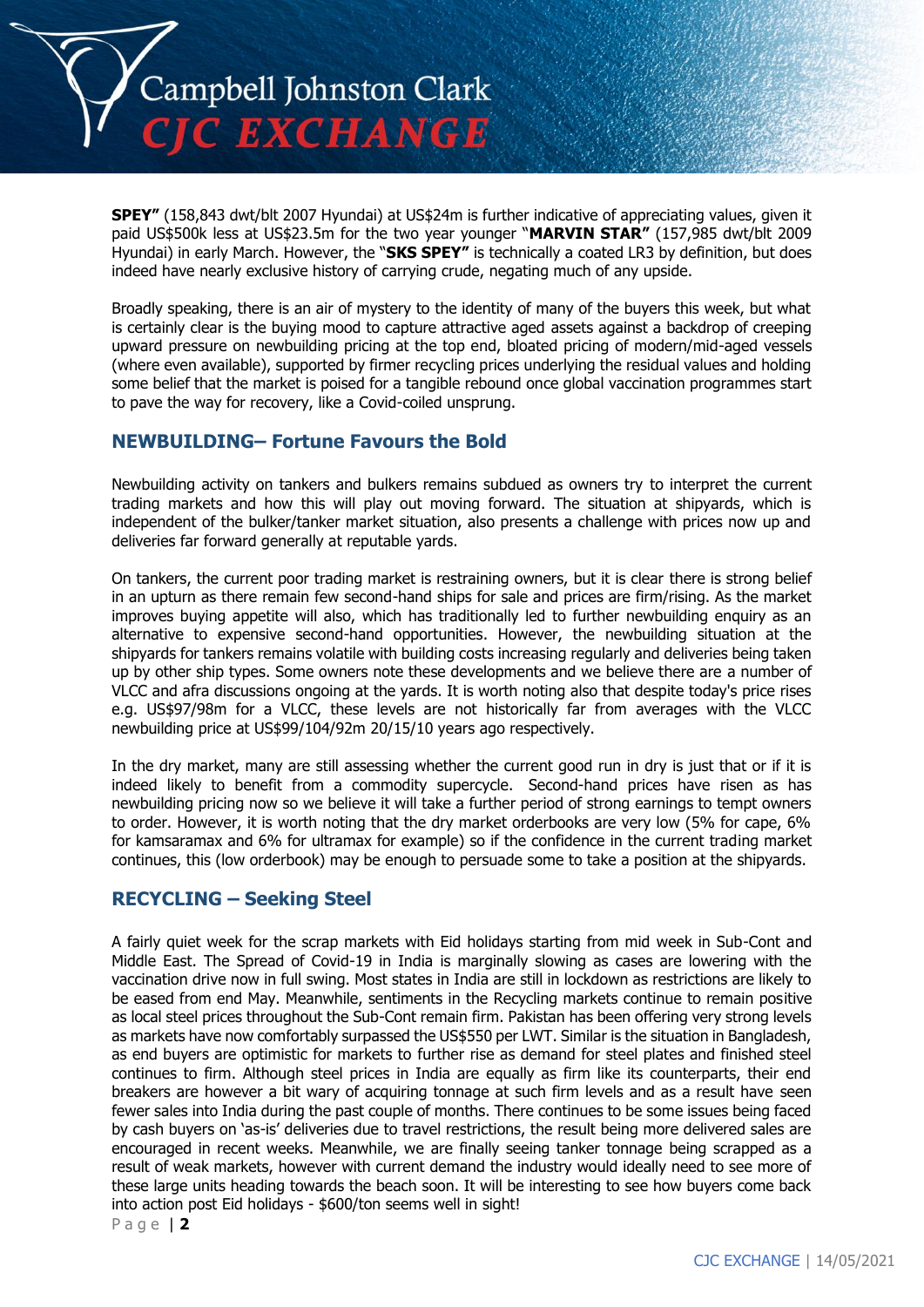

## **Gibson Sale & Purchase Market Report**

#### **SNP SALES**

| <b>Vessel Name</b>                                       | <b>DWT</b>       | <b>Built</b>           | Yard                                     | <b>Buyers</b>               | <b>Price</b><br>(\$/m) | <b>Notes</b>                                                    |
|----------------------------------------------------------|------------------|------------------------|------------------------------------------|-----------------------------|------------------------|-----------------------------------------------------------------|
|                                                          |                  | <b>BULKERS</b>         |                                          |                             |                        |                                                                 |
| <b>FLAGSHIP</b>                                          | 176,387          | 2013                   | Mitsui (JPN)                             | Cargill                     | 20.5                   | DD psd 12/20.<br><b>BWTS fitted.</b><br>Basis 5 yrs BB<br>back. |
| <b>TANGERINE ISLAND</b>                                  | 82,265           | 2012                   | Tsuneishi (JPN) Newport                  |                             | 20.9                   | SS+BWTS due<br>1/22.                                            |
| <b>JAIGARH</b>                                           | 82,166           | 2010                   | Tsuneishi (JPN) Greek buyer              |                             | 19                     | SS psd 9/20.<br><b>BWTS fitted.</b><br>Delivery 10-<br>12/21.   |
| TSUNEISHI FUKUYAMA HULL NO. TBN                          | 82,000           | 2022                   | Tsuneishi (JPN) HK buyer                 |                             | 33                     |                                                                 |
| PEDHOULAS BUILDER + PEDHOULAS<br><b>FIGHTER</b>          | 81,541           | both 2012              | Zhejiang<br>Ouhua (CHN)                  | <b>Undisclosed</b><br>buyer |                        | 22+22.5 Scrubber fitted.                                        |
| <b>COUNTESS I</b>                                        | 79,234           | 2013                   | Jiangsu Eastern Chinese<br>(CHN)         | buyer                       | 18.85                  | Ice 1C. DD psd<br>12/20.                                        |
| <b>WISDOM DIVA</b>                                       | 76,606           | 2009                   | Shin Kasado<br>(JPN)                     | <b>Undisclosed</b><br>buyer | 17                     | SS psd 7/19.                                                    |
| LEGACY + OLYMPIC                                         | 57,034           | 2011+2012              | Jiangsu Jinling<br>(CHN)                 | Chinese<br>buyer            |                        | 13.5+14.5 Tier II. SS due<br>$9/21 + 1/22$ .                    |
| <b>PACIFIC BRIGHT</b>                                    | 56,612           | 2012                   | <b>COSCO</b><br>Zhoushan<br>(CHN)        | Chinese<br>buyer            | 14.8                   | <b>BWTS fitted. Tier</b><br>Π.                                  |
| <b>SIKANIA</b>                                           | 53,553           | 2001                   | Imabari (JPN)                            | <b>Bangladeshi</b><br>buyer | 9.1                    | <b>BWTS fitted. High</b><br>address<br>commission.              |
| XING RU HAI + XING YI HAI<br>XING RONG HAI + XING ZU HAI | 38,800<br>38,800 | both 2016<br>both 2015 | <b>Jiangmen</b><br>Nanyang (CHN) buyer   | <b>Undisclosed</b>          | 64<br>en bloc          | <b>BWTS fitted.</b>                                             |
| ULTRA CALBUCO + ULTRA OSORNO                             | 37,981           | 2017 + 2018 Shimanami  | I-S Shipyard +<br>(JPN)                  | Pacific Basin               | 45                     | <b>BWTS fitted.</b>                                             |
| <b>LADY C</b>                                            | 32,790           | 2011                   | <b>Universe</b><br>Shipbuilding<br>(CHN) | Chinese<br>buyer            | 9.5                    | SS due 9/21.                                                    |
| <b>FORTUNE BAY</b>                                       | 29,092           | 2011                   | Shikoku (JPN)                            | <b>Greek buyer</b>          | 9.5                    | SS+BWTS due<br>11/21.                                           |
| <b>LOVELAND ISLAND</b>                                   | 28,316           | 2010                   | Imabari (JPN)                            | <b>Newport</b>              | 9.25                   | SS psd 12/20.                                                   |
| <b>CRYSTAL ISLAND</b>                                    | 28,228           | 2011                   | Shimanimi<br>(JPN)                       | <b>Greek buyer</b>          | 9.5                    | SS psd 11/20.                                                   |
| <b>BEAGLE VII</b>                                        | 16,822           | 2007                   | Kanasashi<br>(JPN)                       | Undisclosed<br>buyer        | 5.85                   | Logger. SS duen<br>7/22.                                        |
|                                                          |                  | <b>TANKERS</b>         |                                          |                             |                        |                                                                 |
| <b>STARLIGHT VENTURE</b>                                 | 318,285          | 2004                   | Hyundai Ulsan<br>(KRS)                   | <b>Undisclosed</b><br>buyer | 30.6                   | SS psd 1/20.                                                    |
| <b>JIU HUA SAN</b>                                       | 317,977          | 2009                   | Shanghai<br>Waigaogiao<br>(CHN)          | <b>Undisclosed</b><br>buyer | 37                     | Xihe forced sale.                                               |
| <b>NEW CENTURY</b>                                       | 299,031          | 2004                   | <b>Universal</b><br>Ariake (JPN)         | <b>Undisclosed</b><br>buyer | 31                     | SS psd 5/19.<br><b>BWTS fitted.</b>                             |
| <b>HUDSON</b>                                            | 297,639          | 2017                   | Hanjin HI,<br>Philpns (PHI)              | Navigare                    | 70.5                   | SS due 6/22.                                                    |
| <b>SILIA T</b>                                           | 164,286          | 2002                   | Samho (KRS)                              | <b>Undisclosed</b><br>buyer | 15.8                   | SS due 6/22.<br>Already renamed.                                |

P a g e | **3**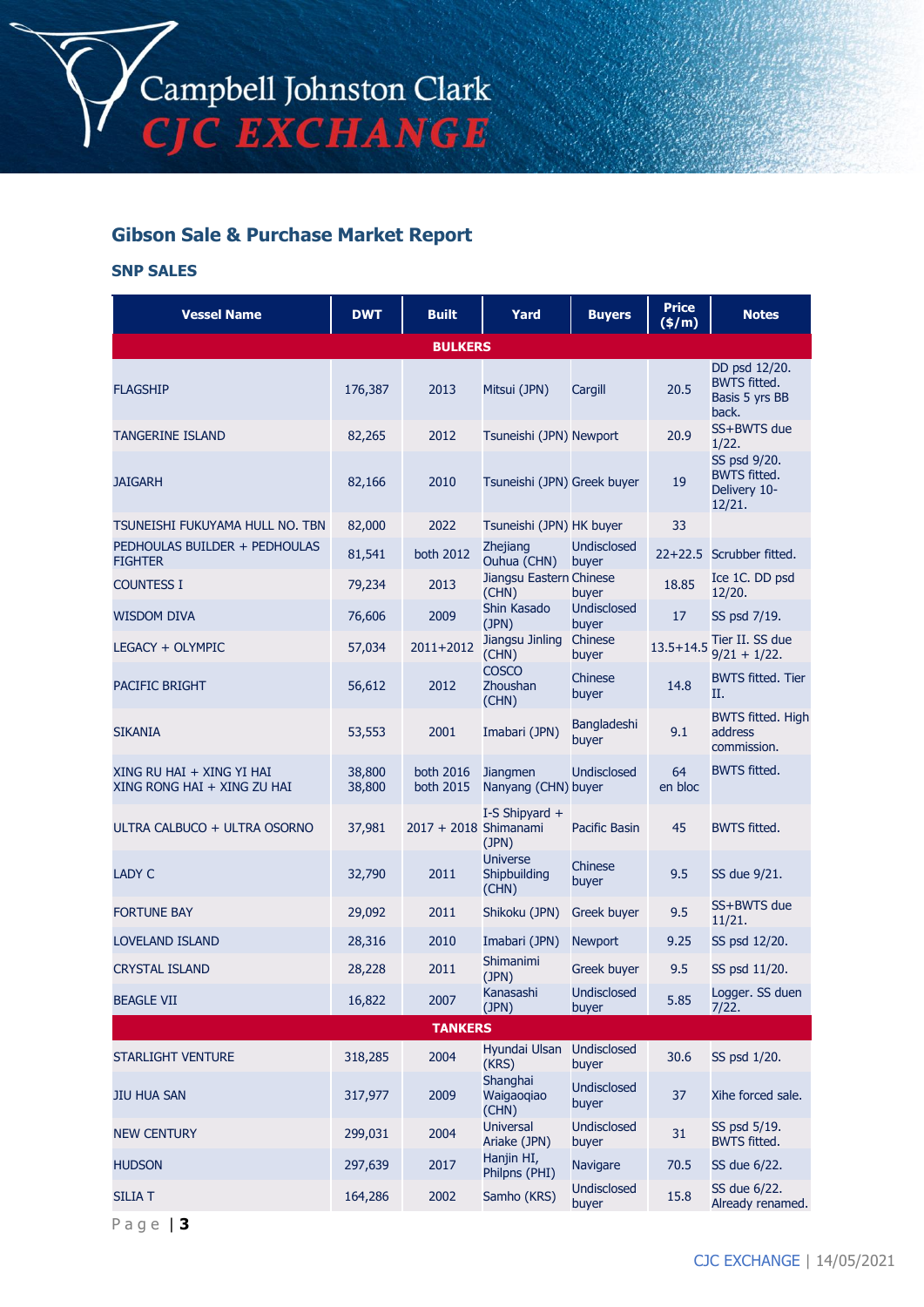## Campbell Johnston Clark **C EXCHANGE**

SKS SPEY 158,843 <sup>2007</sup> Hyundai Samho (KRS) FGAS Petrol <sup>24</sup> Coated. Dirty trade. EUROFAITH 151,693 2004 Hyundai Ulsan Dubai buyer 18.4 DD due 4/22. NISSOS HERACLEA + 'SCHINOUSSA + 'THERASSIA 114,300 all 2015 Hyundai Hyundai **France Community** Torm AS 120.8 en and the sum of the sum of the top of the top of the top of the top of the top of the top of the top of the top of the top of the top of the top of the top of the top of the top o bloc Coated. Dirty trading. Scrubber fitted. Sale & leaseback. MARATHA 105,995 2003 Hyundai Ulsan (KRS) Undisclosed buyer 13.5 INTEGRITY 46,803 2004 Hyundai Mipo (KRS) Chinese Chinese<br>buyer 9 Pump-room. SS psd 4/21. MAREX EXPRESS 44,995 2013 Hyundai Mipo (KRS) Pyxis Pyxis<br>Tankers 20 Deepwell. IMO II/III. **GENERAL CARGO / MULTI PURPOSE** HAE JUNG 10,623 1996 Shina (KRS) Korean buyer low 3 Cement carrier. **CONTAINERS / RO-RO / REEFER / PCC** NAVIOS DEDICATION 50,596 2008 Dalian No. 1 (CHN) Oman Shipping 34.5 4250 TEU. Gearless. HANSA AMERICA 47,069 <sup>2014</sup> Shanghai Shipyard (CHN) Danish buyer 30 3635 TEU. Geared. SS psd 8/20. ST GREEN 33,380 2011 Naikai Innoshima (JPN) **Sinokor** Merchant **Marine** 22.5 2553 TEU. Gearless.

#### **NEWBUILDING ORDERS**

| <b>Ordering Client</b>                    | <b>Vessel</b><br><b>Type</b> | Size / No. of Shipyard<br>units          | (Country)                           | <b>Delivery</b> | <b>Price</b><br>\$m\$ | <b>Notes</b>                            |  |
|-------------------------------------------|------------------------------|------------------------------------------|-------------------------------------|-----------------|-----------------------|-----------------------------------------|--|
| <b>BULKERS</b>                            |                              |                                          |                                     |                 |                       |                                         |  |
| Safe Bulkers                              | Post-<br>Panamax             | 87,000 dwt x<br>$\mathcal{P}$            | Oshima (JPN)                        | 2023            |                       | EEDI phase 3.<br>Tier III.              |  |
| Reederei H Vogemann                       | Handymax                     | 4                                        | 40,000 dwt x Yangfan (CHN)          | 2022-2023       | reg 26                | Open hatch.                             |  |
| Reederei H Vogemann                       | Handymax                     | $\overline{\phantom{1}}$                 | 40,000 dwt + $Y$ angfan (CHN)       | 2022            | $23.5*$               | Open hatch.<br>*Declared<br>options.    |  |
|                                           |                              | <b>TANKERS</b>                           |                                     |                 |                       |                                         |  |
| <b>Sinokor</b>                            | Aframax                      | 114,000 dwt<br>$x^2+2$                   | STX (KRS)                           | 2023            | 50                    | Against TC to<br>Exxon.                 |  |
| <b>Ace Tankers</b>                        | <b>Chemicals</b>             | 33,000 dtw x<br>$4 + 4$                  | DaeSun (KRS)                        | 2023-2024       | 47                    | Stainless Steel.                        |  |
| Singfar International                     | <b>Bunkering</b>             | 7,000 dwt x<br>$5 + 5$                   | Lianyungang<br>Shenghua<br>(CHN)    | 2023-2024       |                       | LNG dual fuelled.                       |  |
| <b>CONTAINERS / RO-RO / REEFERS / PCC</b> |                              |                                          |                                     |                 |                       |                                         |  |
| Mingsheng Financial Leasing               | Container                    | 16,000 TEU x<br>$\overline{\phantom{a}}$ | Dalian (CHN)                        | 2023-2024       |                       | Against BB to<br>European<br>charterer. |  |
| <b>Green World</b>                        | Container                    | 2,700 TEU x<br>$2+2$                     | <b>Huangpu</b><br>Wenchong<br>(CHN) |                 | 32                    |                                         |  |
| <b>Green World</b>                        | Container                    | 1,900 TEU x<br>$2 + 2$                   | Huangpu<br>Wenchong<br>(CHN)        |                 | 26                    |                                         |  |
| <b>GAS</b>                                |                              |                                          |                                     |                 |                       |                                         |  |
| <b>KSS Line</b>                           | <b>LPG</b>                   | $\overline{2}$                           | 86,000 cbm x Hyundai Samho<br>(KRS) | 2023            | 81                    | LPG duel-fuel.                          |  |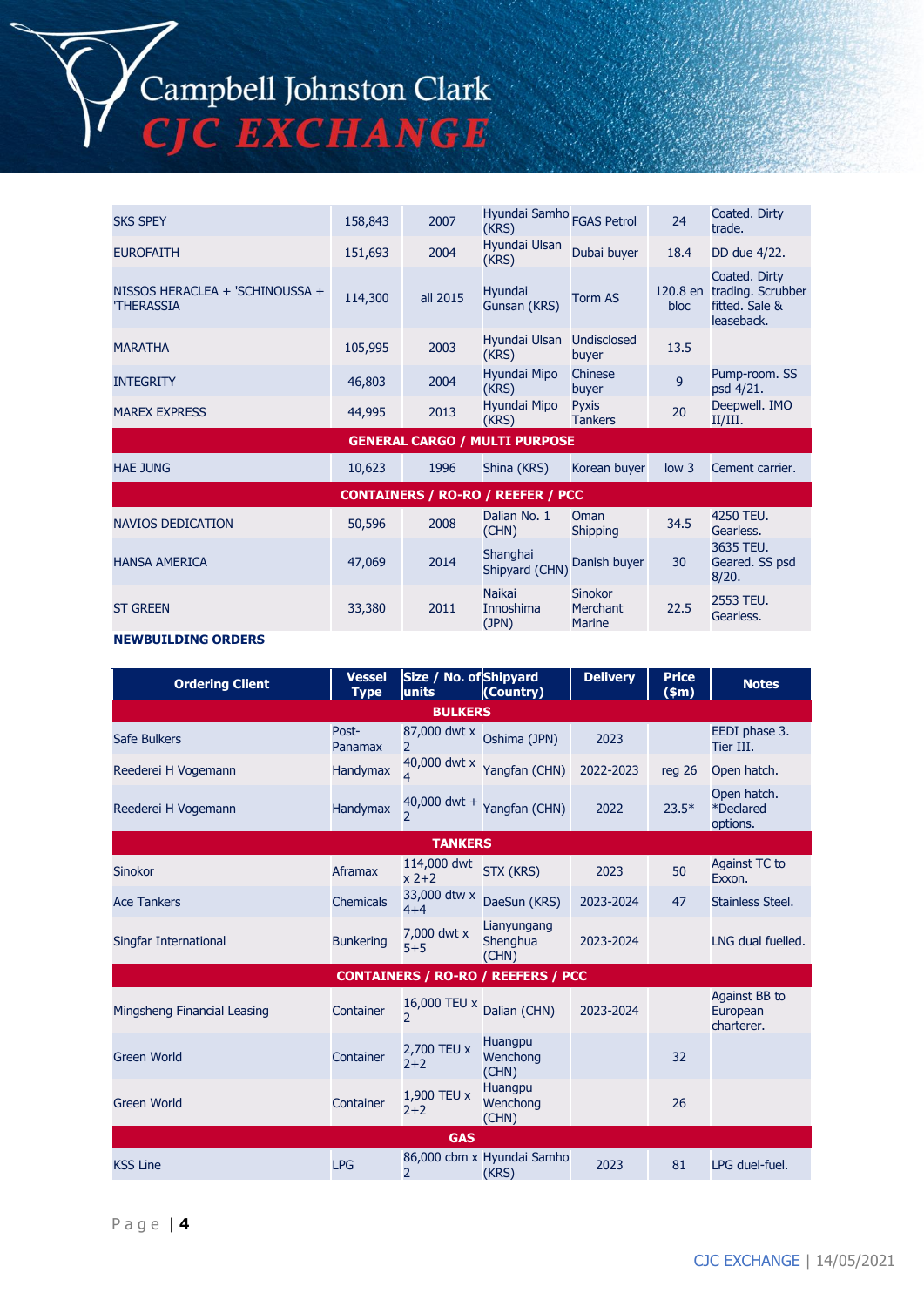Campbell Johnston Clark<br>CJC EXCHANGE

| Fratelli Cosulich                 | <b>LNGBV</b> | 8,000 cbm x<br>$1 + 1$ | <b>CIMC</b><br>Sinopacific<br>(CHN) | 2023 | 45 | LNG bunkering.<br>Duel fuel. |
|-----------------------------------|--------------|------------------------|-------------------------------------|------|----|------------------------------|
| <b>Tianjin Southwest Maritime</b> | <b>LPG</b>   | 5,000 cbm x            | Huangpu<br>Wenchong<br>(CHN)        | 2023 |    |                              |

#### **Recycling Activity**

| <b>Vessel Name</b>    | <b>BUILT</b>              | <b>DWT</b>     | <b>LWT</b> | <b>Delivery</b> | <b>Price</b><br>$($/$ lwt $)$ | <b>Notes</b>                         |
|-----------------------|---------------------------|----------------|------------|-----------------|-------------------------------|--------------------------------------|
|                       |                           | <b>AFRAMAX</b> |            |                 |                               |                                      |
| <b>ELKA ARISTOTLE</b> | 1998 /<br>Croatian        | 94,143         | 17,843     | Pakistan        |                               |                                      |
| ELKA VASILIKI         | 2004/<br>Croatian         | 94,143         | 17,843     | Pakistan        |                               |                                      |
|                       |                           | <b>TANKER</b>  |            |                 |                               |                                      |
| <b>AZOV SEA</b>       | 1998 /<br>Croatian        | 47,363         | 9,755      | India           | 535                           | <b>HKC Green</b><br><b>Recycling</b> |
| <b>NOLLA</b>          | 1984 /<br><b>Japan</b>    | 4,990          | 1,880      | Pakistan        | 510                           |                                      |
| <b>PALMYRA</b>        | 1991/<br><b>Japan</b>     | 5,428          | 1,944      | Pakistan        | 510                           |                                      |
| <b>BULK CARRIER</b>   |                           |                |            |                 |                               |                                      |
| <b>VIKA</b>           | 1998 /<br><b>Bulgaria</b> | 41,185         | 9,664      | Pakistan        | 549                           |                                      |

**Recycling Prices (US\$/LWT)**

|                                |         | Pakistan Bangladesh | India   | <b>Turkey</b> |
|--------------------------------|---------|---------------------|---------|---------------|
| Tank/Cont/Ro-Ro/Capes/LPG/PCC  | 520/560 | 520/550             | 500/520 | 260/270       |
| Dry Cargo/Bulk/Tween/Gen Cargo | 500/525 | 500/520             | 490/500 | 250/260       |

**Newbuild and Second Hand Values** (\$ million)

|                            |               |       | Newbuild 5 Year Old 10 Year Old |
|----------------------------|---------------|-------|---------------------------------|
| <b>Tankers</b>             |               |       |                                 |
| <b>VLCC</b>                | 94            | 70    | 47                              |
| <b>SUEZMAX</b>             | 63.5          | 47    | 32                              |
| <b>AFRAMAX</b>             | 52.5          | 41    | 26                              |
| <b>MR</b>                  | 36.5          | 27.5  | 18.5                            |
| <b>Bulkers</b>             |               |       |                                 |
| <b>CAPESIZE</b>            | $55^{\wedge}$ | 35    | 28.5                            |
| <b>KAMSARMAX / PANAMAX</b> | $30^{\circ}$  | 27.5k | 20k / 18.5p                     |
| ULTRAMAX / SUPRAMAX        | $28^{\wedge}$ | 23u   | 15s                             |
| <b>HANDYSIZE</b>           | $25^{\wedge}$ | 20    | 14                              |
|                            |               |       |                                 |

| <b>Indices</b>                            | C.O.B<br><b>Friday</b> |
|-------------------------------------------|------------------------|
| <b>BDI</b>                                | 2939                   |
| \$/Yen                                    | 109.29                 |
| <b>VLCC</b><br><b>AG/East</b><br>TD3 (WS) | 33                     |

^=Chinese price (otherwise based upon Japanese / Korean country of build)

**This report has been produced for general information and is not a replacement for specific advice. While the market information is believed to be reasonably accurate, it is by its nature subject to limited audits and validations. No responsibility can be accepted for any errors or any consequences arising therefrom. No part of the report may be reproduced or circulated without our prior written approval. © E.A. Gibson Shipbrokers Ltd 2021.**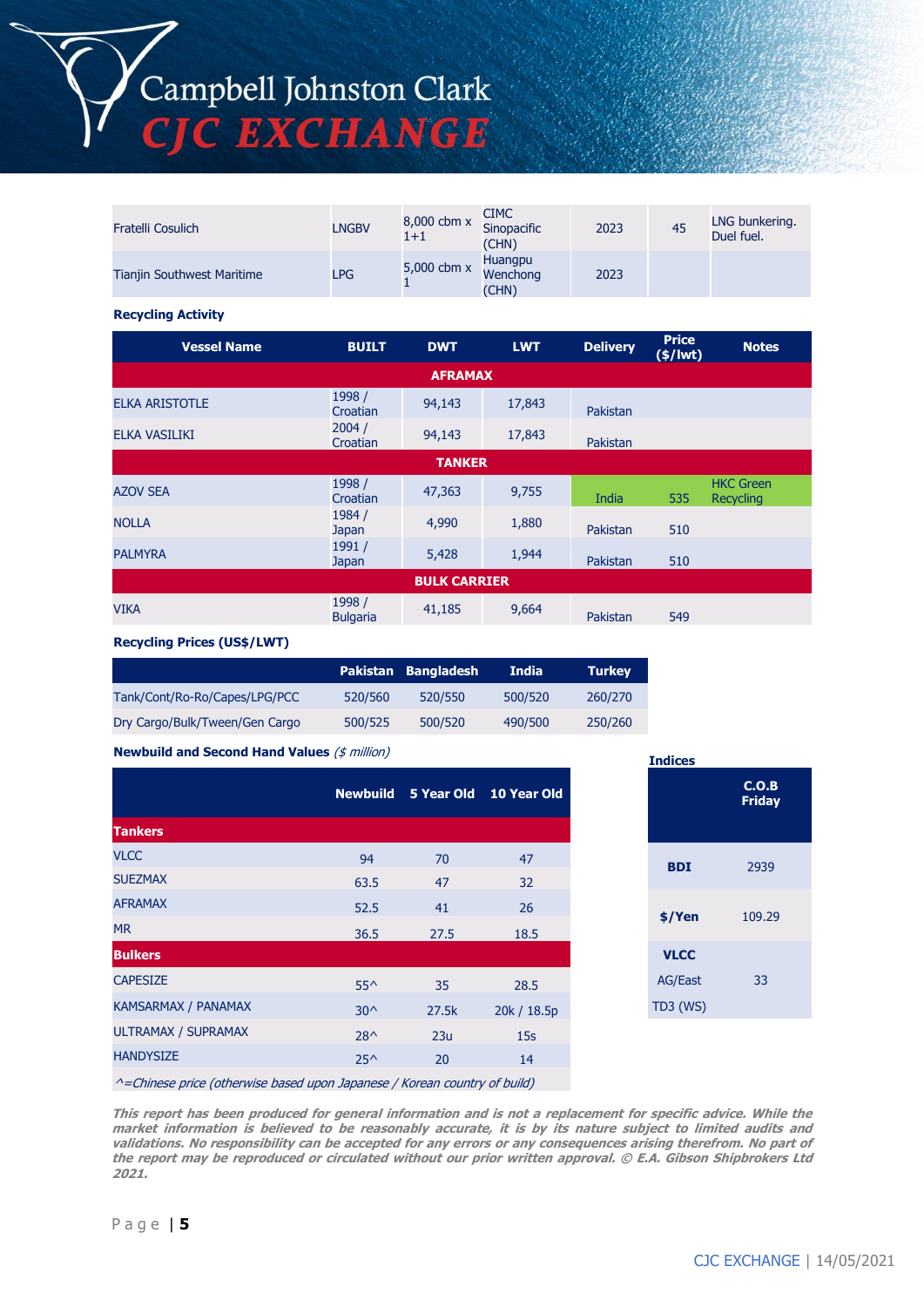

# CJC Market News

Campbell Johnston Clark (CJC) is a medium-sized international law firm advising on all aspects of the shipping sector, from ship finance to dry shipping and comprehensive casualty handling, and all that happens in between. Today, we have offices in London, Newcastle, Singapore and Miami.



Campbell Johnston Clark

Cerealis.

## **Navision Shipping A/S v. Precious Pearls Ltd and Conti Lines Shipping NV v. Navision Shipping A/S (m.v. Mookda Naree) [2021] EWHC 558 (Comm)**

Navision Shipping A/S ("**Navision**") chartered (the "**Head Charter**"), the MV Mookda Noree (the "**Vessel**") from Precious Pearls Ltd ("**Precious Pearls**") and sub-chartered the Vessel (the "**Sub-Charter**") to Conti Lines Shipping NV ("**Conti Lines**"). Conti Lines further sub-chartered the Vessel to

In December 2018, the Vessel called at Conakry, Guinea to discharge a cargo of wheat and was subsequently arrested by SMG, who alleged short delivery of a consignment of wheat that they had bought from Cerealis. SMG's cargo had, however, been shipped on another vessel. The cargo on board the Mookda Naree was destined for a different Cerealis buyer.

On 15 December 2018, Cerealis became aware of the arrest, but took the view that it was wrongful and denied any liability for the claim or for any loss of time resulting from the arrest. The Owners' subsequent attempts to get the vessel released were unsuccessful, until a guarantee (funded by Cerealis) was provided on 11 January 2019. The Vessel remained on arrest until 12 January 2019.

The Head Charter and the Sub Charter were on amended Asbatime terms. Clause 47 provided that the vessel would be off hire when detained or arrested "unless [the] arrest [etc] [was] occasioned by any personal act or omission or default of the charterers or their agents". The Head Charter also contained an additional clause ("Clause 86") that provided, inter alia: "When trading to West African ports Charterers to accept responsibility for cargo claims from third parties in these countries (except those arising from unseaworthiness of vessel) including putting up security, if necessary, to prevent arrest/detention of the vessel or to release the vessel from arrest or detention and vessel to remain on hire" (emphasis added). The Sub-Charter did not contain Clause 86.

#### **The Arbitration Proceedings**

The arbitrators found (i) that Clause 47 applied (it was common ground that Cerealis was a subcharterer for the purposes of Clause 47) and that the Vessel was not off hire from 12:00 hrs on 17 December 2018. This was because the Vessel's detention from that point was caused by Cerealis' failure promptly to deal with or secure SMG's claim in order to procure the Vessel's release; and (ii) that in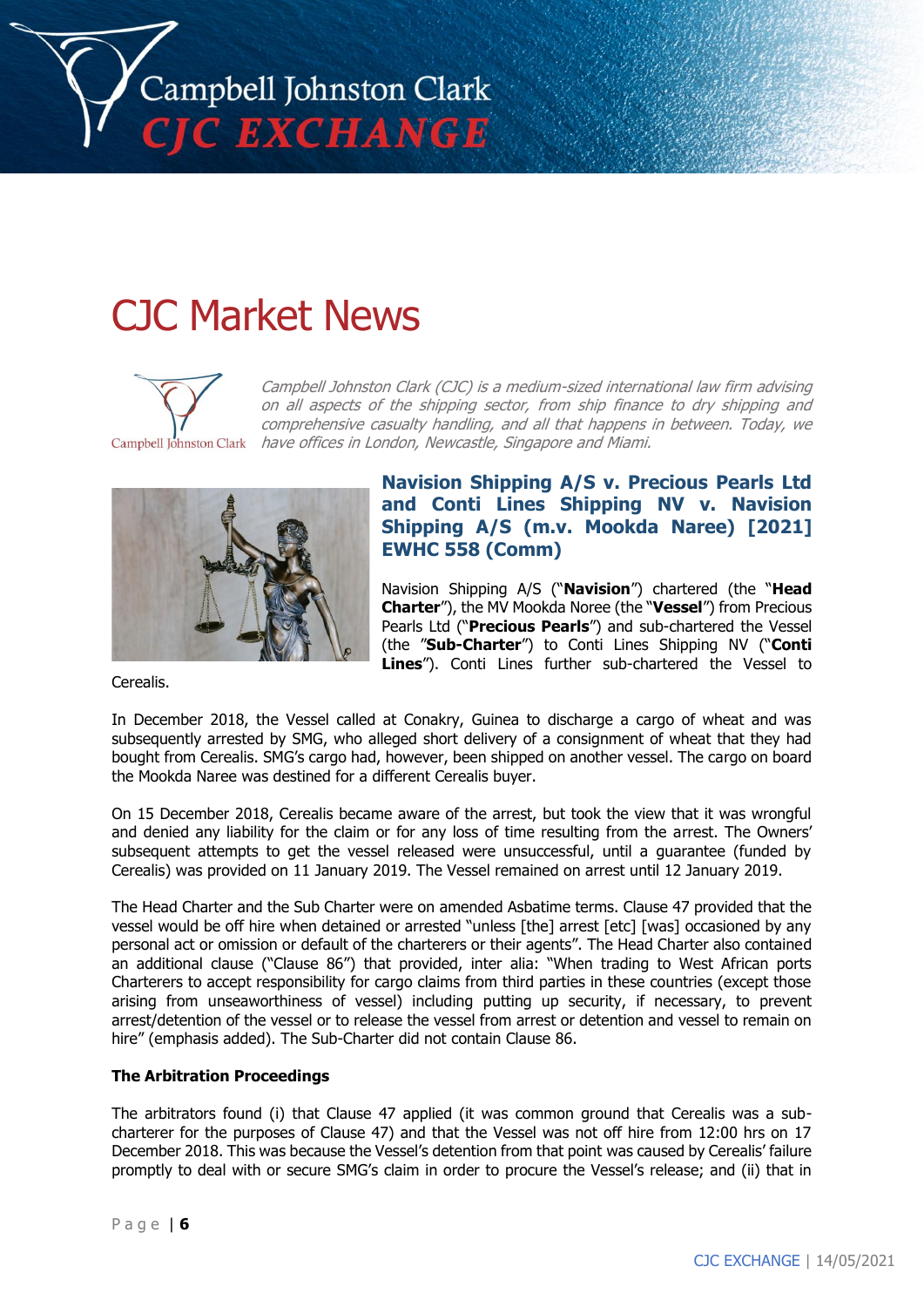

respect of the Head Charter, Clause 86 applied, meaning that under this clause the Vessel never went off hire. Navision accordingly was liable in damages to Precious Pearls for breach of Clause 86.

Conti Lines and Navision then appealed to the High Court under s69 of the Act on the following points of law:

#### **The Conti Lines Appeal**

Conti Lines argued that the tribunal had misconstrued Clause 47, arguing that "omission" by a subcharterer occurs only when the sub-charterer fails to do something that it is obliged to do under its sub-charter (the "Clause 47 Construction Issue").

#### **The Navision Appeal**

Navision argued that the arbitrators had misconstrued Clause 47 for the same reasons advanced by Conti Lines and also argued that the arbitrators had misconstrued Clause 86 in finding that SMG's claim was a "cargo claim" for the purposes of Clause 86 (the "Clause 86 Construction Issue").

#### **The Commercial Court decision**

In relation to clause 47, the Commercial Court decided that the arbitrators had not erred in concluding that an "act or omission or default of . . . sub-Charterers" was not confined to conduct in breach of a contractual obligation under the sub-charter in question. Cerealis's failure to act as it reasonably ought to have acted to deal with the claim made by SMG was an omission by a sub-charterer within the meaning of the clause and had occasioned the arrest.

The Court also asserted that the arbitrators had misconstrued clause 86. SMG's claim against Cerealis was for a cargo carried to a West African port but was carried on a different ship altogether and under a different charter. That claim was not the present charterer's responsibility under clause 86. Instead of holding that the ship never went off hire, the tribunal should have held that when arrested she went off hire under clause 47 until such time as clause 86 took effect. They had erred in holding that Navision had a liability for damages to be assessed for breach of clause 86.

## **Suez Canal Authority to Reduce Claim Against Ever Given to \$600m**



The SCA arrested the vessel after it had blocked the Suez Canal for six days in March earlier this year, initially claiming \$916 million for salvage and loss of reputation.

The authority has now adjusted its claim to \$600 million in an effort to settle out of court, says SCA head Osama Rabie in an interview with private TV network MBC Masr on Saturday. However, an insurer of the vessel has indicated that the reduced sum was still "exceptionally high".

Rabie has said that there was no immediate prospect of settlement and that the SCA would be moving forward with court proceedings absent any response from the owners of the Ever Given, or its insurers.

Insurers of the vessel, UK Club, have said that the reduced amount proposed had not been reflected in SCA's claim filed at court, adding "the Ever Given's owners still have not been provided with evidence that would support a claim of this size, which remains exceptionally large. The Ever Given's interests continue to negotiate in good faith with the SCA".